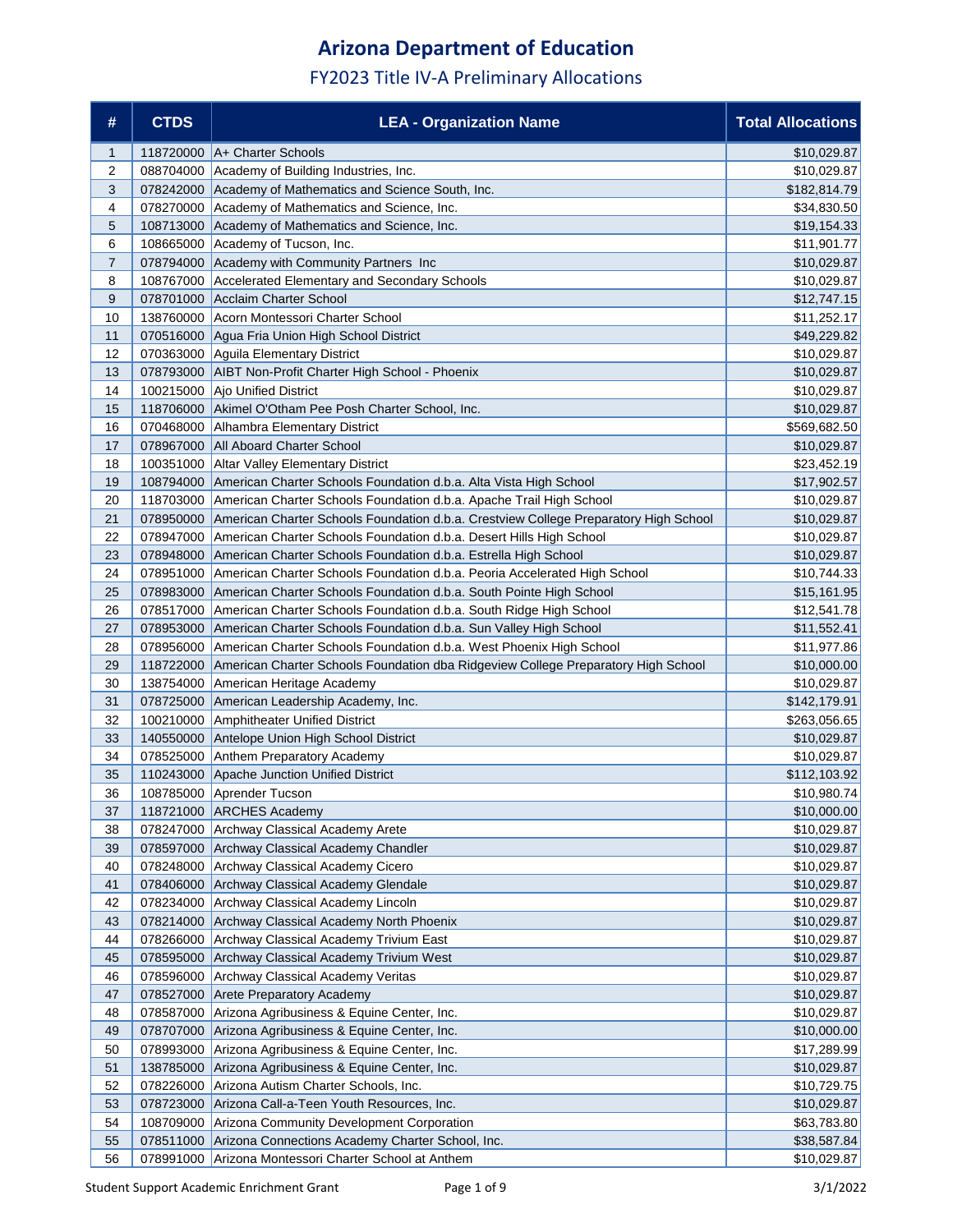| 57  |           | 001202000 Arizona State School for the Deaf and Blind                      | \$10,000.00  |
|-----|-----------|----------------------------------------------------------------------------|--------------|
| 58  |           | 070447000 Arlington Elementary District                                    | \$10,029.87  |
| 59  |           | 020453000 Ash Creek Elementary District                                    | \$10,029.87  |
| 60  |           | 130231000 Ash Fork Joint Unified District                                  | \$10,029.87  |
| 61  |           | 078277000 ASU Preparatory - South Phoenix High School                      | \$10,029.87  |
| 62  |           | 078559000 ASU Preparatory - South Phoenix Intermediate                     | \$10,029.87  |
| 63  |           | 078267000 ASU Preparatory - South Phoenix Primary                          | \$10,029.87  |
| 64  |           | 078207000 ASU Preparatory Academy                                          | \$10,029.87  |
| 65  |           | 078250000 ASU Preparatory Academy                                          | \$10,029.87  |
| 66  |           | 078546000 ASU Preparatory Academy                                          | \$13,309.15  |
| 67  |           | 070444000 Avondale Elementary District                                     | \$104,279.41 |
| 68  |           | 078542000   AZ Compass Schools, Inc.                                       | \$10,029.87  |
| 69  |           | 148757000 Az-Tec High School                                               | \$10,029.87  |
| 70  |           | 100240000   Baboquivari Unified School District #40                        | \$85,850.99  |
| 71  |           | 130220000 Bagdad Unified District                                          | \$10,029.87  |
| 72  |           | 078988000 Ball Charter Schools (Dobson)                                    | \$10,029.87  |
| 73  |           | 078987000 Ball Charter Schools (Hearn)                                     | \$11,330.06  |
| 74  |           | 078586000 Ball Charter Schools (Val Vista)                                 | \$10,029.87  |
| 75  |           | 070431000 Balsz Elementary District                                        | \$139,532.90 |
| 76  |           | 078282000 BASIS Schools, Inc.                                              | \$10,029.87  |
| 77  |           | 130326000 Beaver Creek Elementary District                                 | \$10,029.87  |
| 78  |           | 078972000 Bell Canyon Charter School, Inc.                                 | \$10,029.87  |
| 79  |           | 020209000 Benson Unified School District                                   |              |
| 80  |           |                                                                            | \$25,904.30  |
|     |           | 150576000 Bicentennial Union High School District                          | \$10,029.87  |
| 81  |           | 020202000 Bisbee Unified District                                          | \$20,620.66  |
| 82  |           | 090232000 Blue Ridge Unified School District No. 32                        | \$48,939.81  |
| 83  |           | 078745000 Blueprint Education                                              | \$10,029.87  |
| 84  |           | 020214000 Bowie Unified District                                           | \$10,029.87  |
| 85  |           | 070433000 Buckeye Elementary District                                      | \$70,839.32  |
| 86  |           | 070501000 Buckeye Union High School District                               | \$34,906.62  |
| 87  |           | 080415000 Bullhead City School District                                    | \$104,776.49 |
| 88  |           | 078565000 CAFA, Inc. dba Learning Foundation and Performing Arts Alta Mesa | \$10,029.87  |
| 89  |           | 078564000 CAFA, Inc. dba Learning Foundation and Performing Arts Gilbert   | \$11,514.14  |
| 90  |           | 098749000 CAFA, Inc. dba Learning Foundation Performing Arts School        | \$10,029.87  |
| 91  |           | 078909000 Calibre Academy                                                  | \$10,396.00  |
| 92  |           | 078959000 Camelback Education, Inc                                         | \$17,132.59  |
| 93  |           | 130228000 Camp Verde Unified District                                      | \$33,024.20  |
| 94  |           | 130350000 Canon Elementary District                                        | \$11,232.24  |
| 95  |           | 098745000 Career Development, Inc.                                         | \$10,029.87  |
| 96  |           | 078524000 Career Success Schools                                           | \$16,567.05  |
| 97  |           | 148761000 Carpe Diem Collegiate High School                                | \$10,029.87  |
| 98  |           | 070483000 Cartwright Elementary District                                   | \$703,050.54 |
| 99  |           | 078218000 CASA Academy                                                     | \$10,029.87  |
| 100 |           | 110404000 Casa Grande Elementary District                                  | \$155,188.40 |
| 101 |           | 110502000 Casa Grande Union High School District                           | \$76,353.36  |
| 102 |           | 100216000 Catalina Foothills Unified District                              | \$10,029.87  |
| 103 |           | 070293000 Cave Creek Unified District                                      | \$34,357.17  |
| 104 |           | 090225000 Cedar Unified District                                           | \$63,667.75  |
| 105 |           | 028750000 Center for Academic Success, Inc.                                | \$51,871.35  |
| 106 |           | 078772000 Challenge School, Inc.                                           | \$10,029.87  |
| 107 |           | 078515000 Chandler Preparatory Academy                                     | \$10,029.87  |
| 108 | 070280000 | <b>Chandler Unified District #80</b>                                       | \$297,192.19 |
| 109 |           | 010224000 Chinle Unified District                                          | \$335,246.00 |
| 110 | 130251000 | <b>Chino Valley Unified District</b>                                       | \$31,892.19  |
| 111 |           | 078995000 Cholla Academy                                                   | \$18,110.33  |
| 112 |           | 078249000 Cicero Preparatory Academy                                       | \$10,029.87  |
| 113 |           | 108720000 CITY Center for Collaborative Learning                           | \$10,029.87  |
| 114 |           | 130403000 Clarkdale-Jerome Elementary District                             | \$10,029.87  |
| 115 |           | 028701000 Cochise Community Development Corporation                        | \$13,319.44  |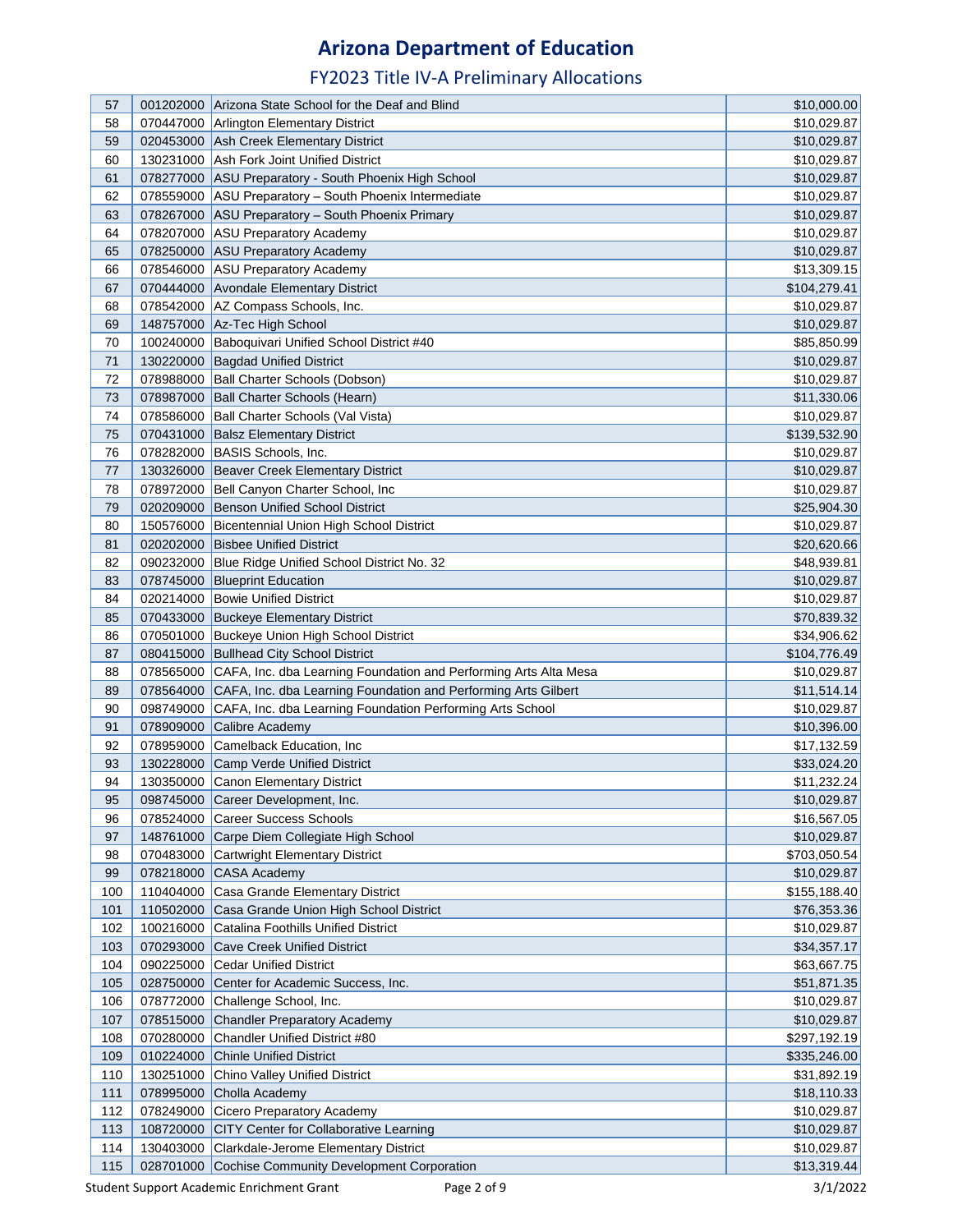| 116        |                    | 080214000 Colorado City Unified District                                                | \$66,877.35                |
|------------|--------------------|-----------------------------------------------------------------------------------------|----------------------------|
| 117        |                    | 080502000 Colorado River Union High School District                                     | \$47,924.75                |
| 118        |                    | 108788000 Compass High School Inc.                                                      | \$10,029.87                |
| 119        |                    | 010306000 Concho Elementary District                                                    | \$10,029.87                |
| 120        |                    | 130317000 Congress Elementary District                                                  | \$10,029.87                |
| 121        | 100339000          | Continental Elementary District                                                         | \$10,029.87                |
| 122        | 110221000          | Coolidge Unified District                                                               | \$106,172.98               |
| 123        | 078975000          | Cortez Park Charter Middle School, Inc.                                                 | \$10,029.87                |
| 124        |                    | 130406000 Cottonwood-Oak Creek Elementary District                                      | \$36,298.12                |
| 125        |                    | 078513000 Country Gardens Charter Schools                                               | \$10,312.11                |
| 126        |                    | 078608000 CPLC Community Schools                                                        | \$10,029.87                |
| 127        |                    | 108505000 CPLC Community Schools dba Hiaki High School                                  | \$10,029.87                |
| 128        |                    | 108793000 CPLC Community Schools dba Toltecalli High School                             | \$10,029.87                |
| 129        |                    | 140413000 Crane Elementary District                                                     | \$124,203.80               |
| 130        |                    | 070414000 Creighton Elementary District                                                 | \$268,501.60               |
| 131        |                    | 078544000 Daisy Education Corporation dba Paragon Science Academy                       | \$11,383.47                |
| 132        |                    | 108666000 Daisy Education Corporation dba Sonoran Science Academy                       | \$12,379.09                |
| 133        | 108502000          | Daisy Education Corporation dba Sonoran Science Academy - Phoenix                       | \$16,359.30                |
| 134        |                    | 108503000 Daisy Education Corporation dba Sonoran Science Academy East                  | \$11,844.59                |
| 135        |                    | 108504000 Daisy Education Corporation dba. Sonoran Science Academy Davis Monthan        |                            |
| 136        |                    | 078577000 Daisy Education Corporation dba. Sonoran Science Academy Peoria               | \$10,029.87<br>\$10,029.87 |
|            |                    |                                                                                         |                            |
| 137<br>138 |                    | 070297000 Deer Valley Unified District                                                  | \$330,465.83               |
|            |                    | 078621000 Desert Heights Charter Schools                                                | \$11,432.19                |
| 139        |                    | 088705000 Desert Star Academy                                                           | \$12,031.38                |
| 140        |                    | 138714000 Desert Star Community School, Inc.                                            | \$10,029.87                |
| 141        |                    | 048701000 Destiny School, Inc.                                                          | \$10,422.30                |
| 142        |                    | 058703000 Discovery Plus Academy                                                        | \$10,029.87                |
| 143        |                    | 020345000 Double Adobe Elementary District                                              | \$10,029.87                |
| 144        | 020227000          | Douglas Unified District                                                                | \$170,232.65               |
| 145        | 060202000          | Duncan Unified District                                                                 | \$10,029.87                |
| 146        |                    | 070289000 Dysart Unified District                                                       | \$353,540.72               |
| 147        |                    | 078202000 EAGLE College Prep Harmony, LLC                                               | \$10,029.87                |
| 148<br>149 |                    | 078222000 EAGLE College Prep Maryvale, LLC                                              | \$13,266.49<br>\$10,029.87 |
| 150        |                    | 078223000 EAGLE College Prep Mesa, LLC.<br>078541000 EAGLE South Mountain Charter, Inc. |                            |
|            |                    |                                                                                         | \$13,426.38                |
| 151<br>152 | 108506000 Ed Ahead | 078509000 East Mesa Charter Elementary School, Inc.                                     | \$14,379.14                |
| 153        |                    |                                                                                         | \$10,029.87<br>\$10,029.87 |
|            |                    | 108653000 Edge School, Inc., The                                                        |                            |
| 154        |                    | 078573000 Edison Project                                                                | \$10,029.87                |
| 155        |                    | 078971000 Edkey, Inc. - Arizona Conservatory for Arts and Academics                     | \$10,029.87                |
| 156        |                    | 078742000 Edkey, Inc. - Pathfinder Academy                                              | \$10,029.87                |
| 157        |                    | 078740000 Edkey, Inc. - Redwood Academy                                                 | \$10,029.87                |
| 158        |                    | 078915000 Edkey, Inc. - Sequoia Charter School                                          | \$27,839.69                |
| 159        |                    | 078705000 Edkey, Inc. - Sequoia Choice Schools                                          | \$179,465.56               |
| 160        |                    | 078246000 Edkey, Inc. - Sequoia Pathway Academy                                         | \$17,520.85                |
| 161        |                    | 138705000 Edkey, Inc. - Sequoia Ranch School                                            | \$27,505.31                |
| 162        |                    | 078917000 Edkey, Inc. - Sequoia Village School                                          | \$12,576.42                |
| 163        |                    | 108717000 Educational Impact, Inc.                                                      | \$10,029.87                |
| 164        |                    | 078558000 Educational Options Foundation                                                | \$10,029.87                |
| 165        |                    | 078717000 EduPreneurship, Inc.                                                          | \$10,029.87                |
| 166        |                    | 078911000 E-Institute Charter Schools, Inc.                                             | \$10,029.87                |
| 167        |                    | 020412000 Elfrida Elementary District                                                   | \$10,029.87                |
| 168        |                    | 110411000 Eloy Elementary District                                                      | \$41,079.37                |
| 169        |                    | 078401000 Empower College Prep                                                          | \$26,553.34                |
| 170        |                    | 078103000 Espiritu Community Development Corp.                                          | \$20,029.74                |
| 171        |                    | 078711000 Espiritu Community Development Corp.                                          | \$18,410.90                |
| 172        |                    | 078275000 Espiritu Schools                                                              | \$10,029.87                |
| 173        |                    | 078239000 Estrella Educational Foundation                                               | \$10,029.87                |
| 174        |                    | 078254000 Ethos Academy - A Challenge Foundation Academy                                | \$12,006.50                |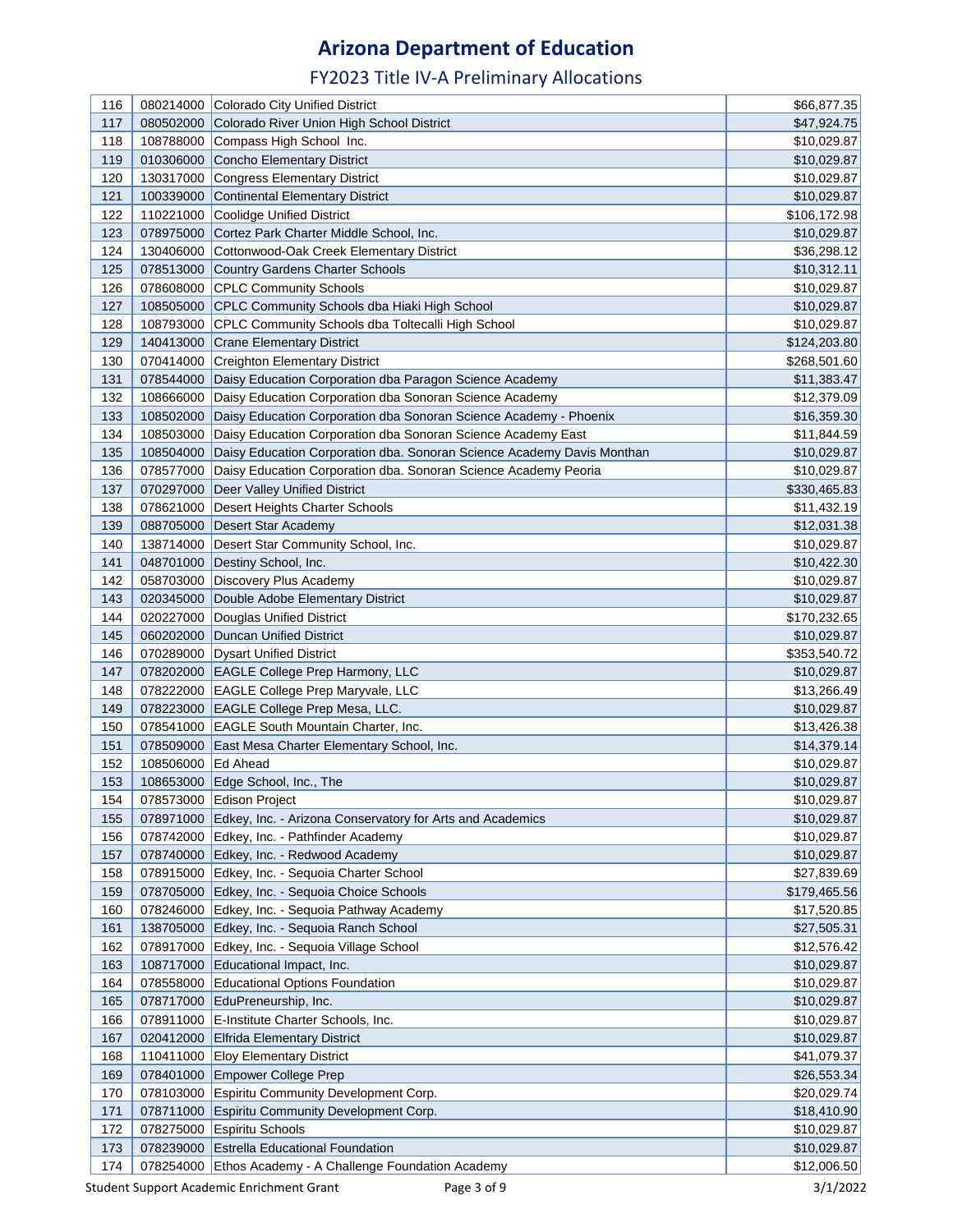| 175        |           | 078901000 Excalibur Charter Schools, Inc.                                                                    | \$10,029.87                |
|------------|-----------|--------------------------------------------------------------------------------------------------------------|----------------------------|
| 176        | 078785000 | Fit Kids, Inc. dba Champion Schools                                                                          | \$43,486.01                |
| 177        |           | 038752000 Flagstaff Junior Academy                                                                           | \$10,029.87                |
| 178        |           | 030201000 Flagstaff Unified District                                                                         | \$114,767.98               |
| 179        | 110201000 | Florence Unified School District                                                                             | \$169,072.14               |
| 180        | 100208000 | <b>Flowing Wells Unified District</b>                                                                        | \$114,918.49               |
| 181        | 020100000 | <b>Fort Huachuca Accommodation District</b>                                                                  | \$10,029.87                |
| 182        |           | 050207000 Fort Thomas Unified District                                                                       | \$35,225.68                |
| 183        |           | 070298000   Fountain Hills Unified District                                                                  | \$10,223.30                |
| 184        |           | 070445000 Fowler Elementary District                                                                         | \$140,001.81               |
| 185        |           | 078263000 Franklin Phonetic Primary School, Inc.                                                             | \$10,029.87                |
| 186        |           | 138751000 Franklin Phonetic Primary School, Inc.                                                             | \$10,029.87                |
| 187        |           | 030206000 Fredonia-Moccasin Unified District                                                                 | \$10,029.87                |
|            |           |                                                                                                              |                            |
| 188        |           | 078528000 Freedom Academy, Inc.                                                                              | \$10,029.87                |
| 189        |           | 078611000 Friendly House, Inc.                                                                               | \$13,671.49                |
| 190        |           | 140432000 Gadsden Elementary District                                                                        | \$134,717.12               |
| 191        |           | 010220000 Ganado Unified School District                                                                     | \$89,383.93                |
| 192        | 078774000 | Gem Charter School, Inc.                                                                                     | \$10,029.87                |
| 193        | 078708000 | Genesis Program, Inc.                                                                                        | \$10,029.87                |
| 194        | 078585000 | George Gervin Youth Center, Inc.                                                                             | \$10,029.87                |
| 195        |           | 070224000 Gila Bend Unified District                                                                         | \$15,246.04                |
| 196        | 070241000 | <b>Gilbert Unified District</b>                                                                              | \$215,964.00               |
| 197        |           | 070440000 Glendale Elementary District                                                                       | \$433,925.88               |
| 198        |           | 070505000 Glendale Union High School District                                                                | \$376,070.30               |
| 199        |           | 040201000 Globe Unified District                                                                             | \$31,066.86                |
| 200        | 030204000 | <b>Grand Canyon Unified District</b>                                                                         | \$10,029.87                |
| 201        | 108770000 | <b>Great Expectations Academy</b>                                                                            | \$10,029.87                |
| 202        | 108789000 | Griffin Foundation, Inc. The                                                                                 | \$10,737.93                |
| 203        | 108726000 | Ha:san Educational Services                                                                                  | \$10,029.87                |
| 204        | 080303000 | <b>Hackberry School District</b>                                                                             | \$10,029.87                |
| 205        | 148760000 | Harvest Power Community Development Group, Inc.                                                              | \$45,999.21                |
| 206        | 040241000 | Hayden-Winkelman Unified District 41                                                                         | \$10,029.87                |
| 207        | 090206000 | Heber-Overgaard Unified District                                                                             | \$12,179.58                |
| 208        |           | 078985000 Heritage Elementary School                                                                         | \$26,019.35                |
| 209        |           | 108775000 Highland Free School                                                                               | \$10,029.87                |
| 210        |           | 078244000 Highland Prep                                                                                      | \$10,029.87                |
| 211        |           | 070260000 Higley Unified School District                                                                     | \$59,365.12                |
| 212        |           | 078204000 Hirsch Academy A Challenge Foundation                                                              | \$10,029.87                |
| 213        |           | 090203000 Holbrook Unified District                                                                          | \$79,274.15                |
| 214        | 130222000 | Humboldt Unified District                                                                                    | \$105,363.47               |
| 215        |           | 140416000 Hyder Elementary District                                                                          | \$10,029.87                |
| 216        |           | 078535000   Imagine Avondale Elementary, Inc.                                                                | \$17,132.39                |
| 217        |           | 078553000   Imagine Avondale Middle, Inc.<br>078531000   Imagine Camelback Middle, Inc.                      | \$10,029.87                |
| 218<br>219 |           |                                                                                                              | \$10,029.87                |
| 220        | 078519000 | Imagine Charter Elementary at Camelback, Inc.<br>078520000   Imagine Charter Elementary at Desert West, Inc. | \$15,060.92<br>\$26,956.57 |
| 221        |           |                                                                                                              | \$19,253.24                |
| 222        |           | 078536000   Imagine Coolidge Elementary, Inc.<br>078532000   Imagine Desert West Middle, Inc.                | \$15,569.70                |
| 223        |           | 078521000   Imagine Middle at East Mesa, Inc.                                                                | \$10,029.87                |
| 224        |           | 078522000   Imagine Middle at Surprise, Inc.                                                                 | \$10,029.87                |
| 225        |           | 078547000   Imagine Prep Coolidge, Inc.                                                                      | \$14,621.16                |
| 226        | 078537000 | Imagine Prep Superstition, Inc.                                                                              | \$10,029.87                |
| 227        | 078538000 | Imagine Prep Surprise, Inc.                                                                                  | \$10,029.87                |
| 228        | 078552000 | Imagine Superstition Middle, Inc.                                                                            | \$10,029.87                |
| 229        | 078210000 | Incito Schools                                                                                               | \$10,029.87                |
| 230        | 108735000 | Institute for Transformative Education, Inc.                                                                 | \$10,029.87                |
| 231        | 078616000 | Integrated Education Foundation, Inc.                                                                        | \$10,000.00                |
| 232        | 078751000 | Integrity Education Incorporated                                                                             | \$10,029.87                |
| 233        | 078741000 | Intelli-School, Inc.                                                                                         | \$10,029.87                |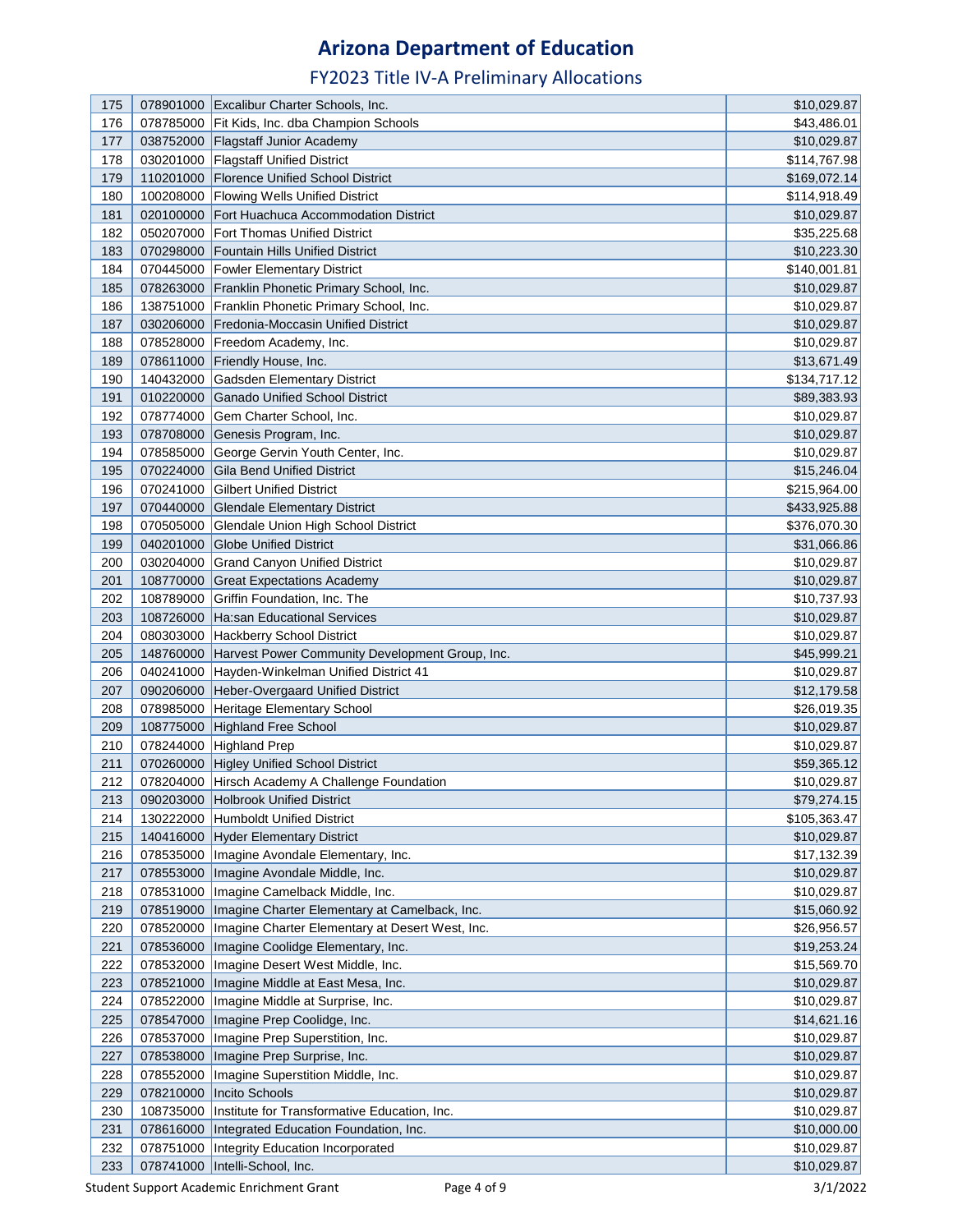| 234 |           | 070405000   Isaac Elementary District                                                     | \$325,267.02 |
|-----|-----------|-------------------------------------------------------------------------------------------|--------------|
| 235 | 110244000 | J O Combs Unified School District                                                         | \$62,768.46  |
|     |           | James Sandoval Preparatory High School                                                    |              |
| 236 | 078928000 |                                                                                           | \$10,000.00  |
| 237 | 090202000 | Joseph City Unified District                                                              | \$12,928.73  |
| 238 | 148759000 | Juniper Tree Academy                                                                      | \$13,744.13  |
| 239 | 128704000 | Kaizen Education Foundation d.b.a. Colegio Petite Arizona                                 | \$10,029.87  |
| 240 | 078240000 | Kaizen Education Foundation dba Advance U                                                 | \$10,029.87  |
| 241 |           | 078230000 Kaizen Education Foundation dba Discover U Elementary School                    | \$10,029.87  |
| 242 |           | 078718000 Kaizen Education Foundation dba El Dorado High School                           | \$16,625.52  |
| 243 | 078570000 | Kaizen Education Foundation dba Gilbert Arts Academy                                      | \$10,029.87  |
| 244 |           | 078580000 Kaizen Education Foundation dba Havasu Preparatory Academy                      | \$10,029.87  |
| 245 |           | 078571000 Kaizen Education Foundation dba Liberty Arts Academy                            | \$11,079.24  |
| 246 | 078949000 | Kaizen Education Foundation dba Maya High School                                          | \$11,237.83  |
| 247 | 078576000 | Kaizen Education Foundation dba Mission Heights Preparatory High School                   | \$12,189.58  |
| 248 | 108706000 | Kaizen Education Foundation dba Skyview High School                                       | \$10,029.87  |
| 249 | 078999000 | Kaizen Education Foundation dba South Pointe Elementary School                            | \$11,328.66  |
| 250 | 078765000 | Kaizen Education Foundation dba South Pointe Junior High School                           | \$10,029.87  |
| 251 | 078952000 | Kaizen Education Foundation dba Summit High School                                        | \$10,029.87  |
| 252 |           | 078954000   Kaizen Education Foundation dba Tempe Accelerated High School                 | \$10,029.87  |
| 253 | 078567000 | Kaizen Education Foundation dba Vista Grove Preparatory Academy Elementary                | \$10,444.47  |
| 254 |           | 078946000   Kaizen Education Foundation dba Vista Grove Preparatory Academy Middle School | \$10,029.87  |
| 255 |           | 090227000 Kayenta Unified District                                                        | \$146,634.13 |
| 256 |           | 088620000 Kingman Academy Of Learning                                                     | \$23,093.97  |
| 257 |           | 080220000   Kingman Unified School District                                               | \$148,480.23 |
| 258 |           | 130323000 Kirkland Elementary District                                                    | \$10,029.87  |
| 259 |           | 070428000 Kyrene Elementary District                                                      | \$88,090.04  |
| 260 | 138503000 | La Tierra Community School, Inc                                                           | \$10,029.87  |
| 261 | 080201000 | Lake Havasu Unified District                                                              | \$89,927.07  |
| 262 | 070459000 | Laveen Elementary District                                                                | \$100,484.98 |
| 263 | 078968000 | <b>LEAD Charter Schools</b>                                                               | \$10,994.90  |
| 264 | 118708000 | Leading Edge Academy Maricopa                                                             | \$17,423.02  |
| 265 | 078101000 | Leading Edge Academy Queen Creek                                                          | \$10,029.87  |
| 266 | 078507000 | <b>Legacy Education Group</b>                                                             | \$10,029.87  |
| 267 | 078416000 | Legacy Traditional School - Avondale                                                      | \$21,778.92  |
| 268 | 118718000 | Legacy Traditional School - Casa Grande                                                   | \$23,160.58  |
| 269 | 078417000 | Legacy Traditional School - Chandler                                                      | \$10,029.87  |
| 270 |           | 078642000 Legacy Traditional School - Deer Valley                                         | \$10,000.00  |
| 271 |           | 078413000 Legacy Traditional School - East Mesa                                           | \$11,802.47  |
| 272 | 108603000 | Legacy Traditional School - East Tucson                                                   | \$10,000.00  |
| 273 | 078229000 | Legacy Traditional School - Gilbert                                                       | \$10,029.87  |
| 274 | 078408000 | Legacy Traditional School - Glendale                                                      | \$14,756.83  |
| 275 | 078635000 | Legacy Traditional School - Goodyear                                                      | \$10,029.87  |
| 276 | 078215000 | Legacy Traditional School - Laveen Village                                                | \$19,301.28  |
| 277 | 118719000 | Legacy Traditional School - Maricopa                                                      | \$12,314.98  |
| 278 | 078641000 | Legacy Traditional School - Mesa                                                          | \$10,000.00  |
| 279 | 078409000 | Legacy Traditional School - North Chandler                                                | \$14,166.63  |
| 280 | 078637000 | Legacy Traditional School - North Phoenix                                                 | \$11,006.16  |
| 281 | 108414000 | Legacy Traditional School - Northwest Tucson                                              | \$14,077.49  |
| 282 |           | 078407000 Legacy Traditional School - Peoria                                              | \$10,029.87  |
| 283 |           | 078415000 Legacy Traditional School - Phoenix                                             | \$25,335.34  |
| 284 | 118715000 | Legacy Traditional School - Queen Creek                                                   | \$12,614.58  |
| 285 | 078274000 | Legacy Traditional School - Surprise                                                      | \$13,967.95  |
| 286 | 078636000 | Legacy Traditional School - West Surprise                                                 | \$10,029.87  |
| 287 | 070425000 | <b>Liberty Elementary District</b>                                                        | \$30,382.97  |
| 288 | 078784000 | <b>Liberty Traditional Charter School</b>                                                 | \$17,453.33  |
| 289 | 078235000 | <b>Lincoln Preparatory Academy</b>                                                        | \$10,029.87  |
| 290 | 070479000 | <b>Litchfield Elementary District</b>                                                     | \$69,737.18  |
| 291 | 080209000 | <b>Littlefield Unified District</b>                                                       | \$17,052.04  |
| 292 |           | 070465000 Littleton Elementary District                                                   | \$86,710.23  |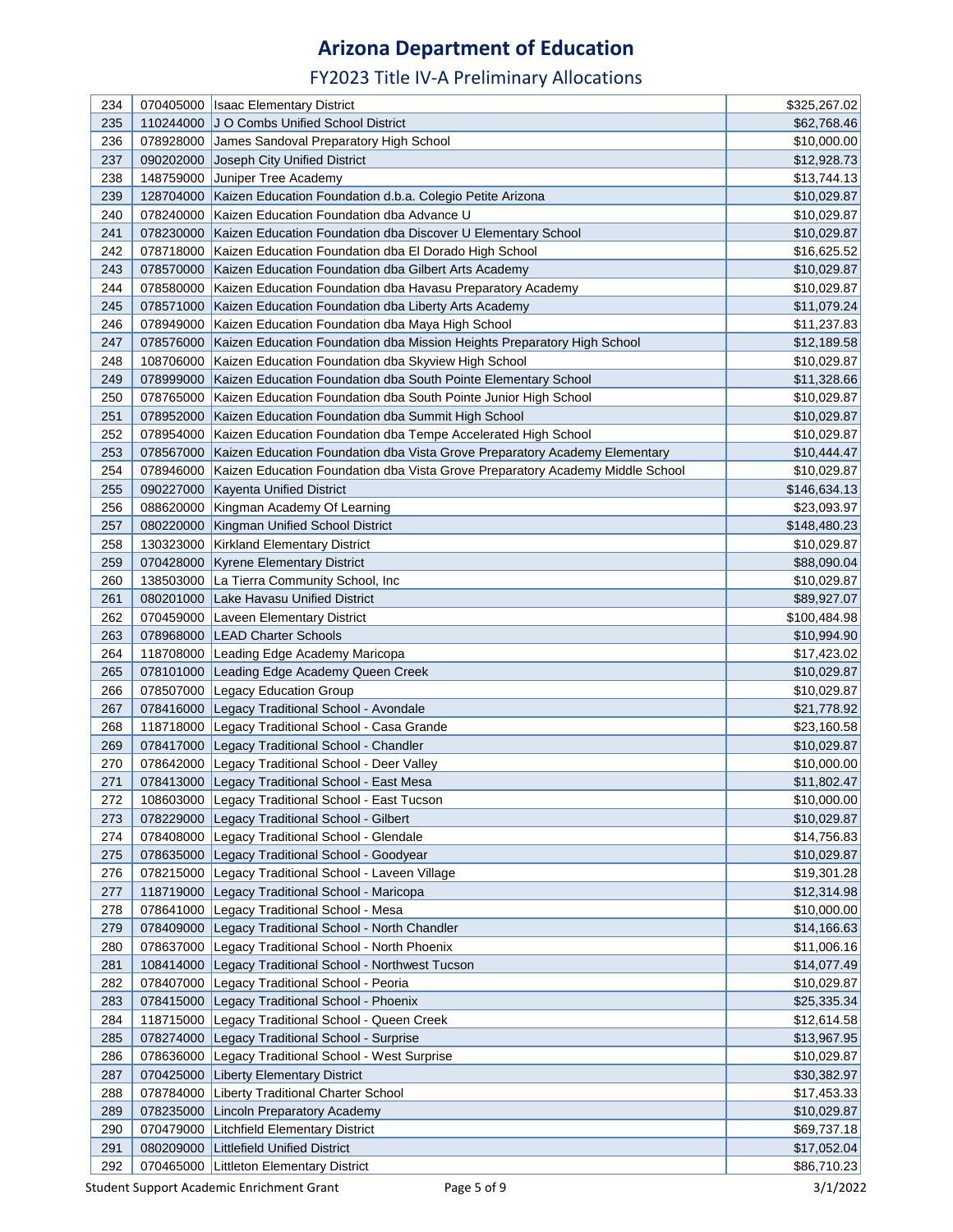| 293 |           | 070438000 Madison Elementary District                                                        | \$46,184.22    |
|-----|-----------|----------------------------------------------------------------------------------------------|----------------|
| 294 | 078219000 | Madison Highland Prep                                                                        | \$10,182.20    |
| 295 |           | 030310000 Maine Consolidated School District                                                 | \$10,029.87    |
| 296 |           | 110208000   Mammoth-San Manuel Unified District                                              | \$22,079.74    |
| 297 |           | 100206000 Marana Unified District                                                            | \$104,715.29   |
| 298 |           | 078647000   Maricopa County Community College District dba Gateway Early College High School | \$10,029.87    |
| 299 |           | 070199000 Maricopa County Regional District                                                  | \$24,357.43    |
| 300 |           | 110220000   Maricopa Unified School District                                                 | \$101,517.94   |
| 301 |           | 110100000 Mary C O"Brien Accommodation District                                              | \$10,029.87    |
| 302 | 078592000 | Maryvale Preparatory Academy                                                                 | \$20,268.87    |
| 303 | 088759000 | Masada Charter School, Inc.                                                                  | \$14,623.17    |
| 304 |           | 108798000 Math and Science Success Academy, Inc.                                             | \$24,246.39    |
| 305 |           | 130243000 Mayer Unified School District                                                      | \$24,857.46    |
| 306 |           | 078743000 MCCCD on behalf of Phoenix College Preparatory Academy                             | \$10,029.87    |
| 307 | 010323000 | Mcnary Elementary District                                                                   | \$10,029.87    |
| 308 |           | 020355000   McNeal Elementary District                                                       | \$10,029.87    |
| 309 |           | 070204000 Mesa Unified District                                                              | \$1,540,935.76 |
| 310 |           | 128703000 Mexicayotl Academy, Inc.                                                           | \$10,029.87    |
| 311 |           | 040240000 Miami Unified District                                                             | \$45,196.21    |
| 312 |           | 078976000 Midtown Primary School                                                             | \$10,029.87    |
| 313 |           | 138712000 Mingus Springs Charter School                                                      | \$10,029.87    |
| 314 |           | 130504000 Mingus Union High School District                                                  | \$21,598.24    |
| 315 | 088703000 | Mohave Accelerated Elementary School, Inc.                                                   | \$13,346.56    |
| 316 |           | 088758000 Mohave Accelerated Learning Center                                                 | \$13,474.23    |
| 317 |           | 080416000 Mohave Valley Elementary District                                                  | \$31,373.68    |
| 318 | 140417000 | Mohawk Valley Elementary District                                                            | \$10,029.87    |
| 319 | 078977000 | Montessori Academy, Inc.                                                                     | \$10,029.87    |
| 320 |           | 078758000   Montessori Day Public Schools Chartered, Inc.                                    | \$10,029.87    |
| 321 |           | 060218000 Morenci Unified District                                                           | \$10,029.87    |
| 322 |           | 078556000   Morrison Education Group, Inc.                                                   | \$11,419.65    |
| 323 | 078640000 | Morrison Education Group, Inc.                                                               | \$10,029.87    |
| 324 |           | 070375000 Morristown Elementary District                                                     | \$10,029.87    |
| 325 |           | 138768000 Mountain Oak Charter School, Inc.                                                  | \$10,029.87    |
| 326 |           | 070421000 Murphy Elementary District                                                         | \$98,990.34    |
| 327 | 020323000 | Naco Elementary District                                                                     | \$10,313.81    |
| 328 | 070381000 | Nadaburg Unified School District                                                             | \$15,358.28    |
| 329 |           | 078617000 New Horizon High School, Inc.                                                      | \$10,029.87    |
| 330 |           | 078771000 New Horizon School for the Performing Arts                                         | \$10,029.87    |
| 331 |           | 078760000 New World Educational Center                                                       | \$10,029.87    |
| 332 | 078930000 | Noah Webster Schools - Mesa                                                                  | \$16,476.29    |
| 333 |           | 078261000 Noah Webster Schools-Pima                                                          | \$10,029.87    |
| 334 |           | 120201000 Nogales Unified District                                                           | \$168,422.65   |
| 335 |           | 078584000 North Phoenix Preparatory Academy                                                  | \$10,029.87    |
| 336 |           | 078945000 North Star Charter School, Inc.                                                    | \$10,029.87    |
| 337 |           | 108707000 Nosotros, Inc.                                                                     | \$10,029.87    |
| 338 |           | 028751000 Omega Alpha Academy                                                                | \$13,269.10    |
| 339 |           | 108512000 Open Doors Community School, Inc.                                                  | \$10,029.87    |
| 340 |           | 110302000 Oracle Elementary District                                                         | \$10,029.87    |
| 341 |           | 070408000 Osborn Elementary District                                                         | \$96,776.51    |
| 342 |           | 078907000 P.L.C. Charter Schools                                                             | \$37,065.65    |
| 343 |           | 138758000 PACE Preparatory Academy, Inc.                                                     |                |
| 344 |           |                                                                                              | \$10,029.87    |
|     |           | 030208000 Page Unified District                                                              | \$45,303.92    |
| 345 | 038753000 | Painted Desert Demonstration Projects, Inc.                                                  | \$10,029.87    |
| 346 |           | 138756000 Painted Pony Ranch Charter School                                                  | \$10,029.87    |
| 347 |           | 070449000 Palo Verde Elementary District                                                     | \$10,029.87    |
| 348 |           | 070394000 Paloma School District                                                             | \$10,029.87    |
| 349 |           | 020349000 Palominas Elementary District                                                      | \$16,132.36    |
| 350 |           | 078940000   Pan-American Elementary Charter                                                  | \$35,397.55    |
| 351 |           | 070269000 Paradise Valley Unified District                                                   | \$406,737.77   |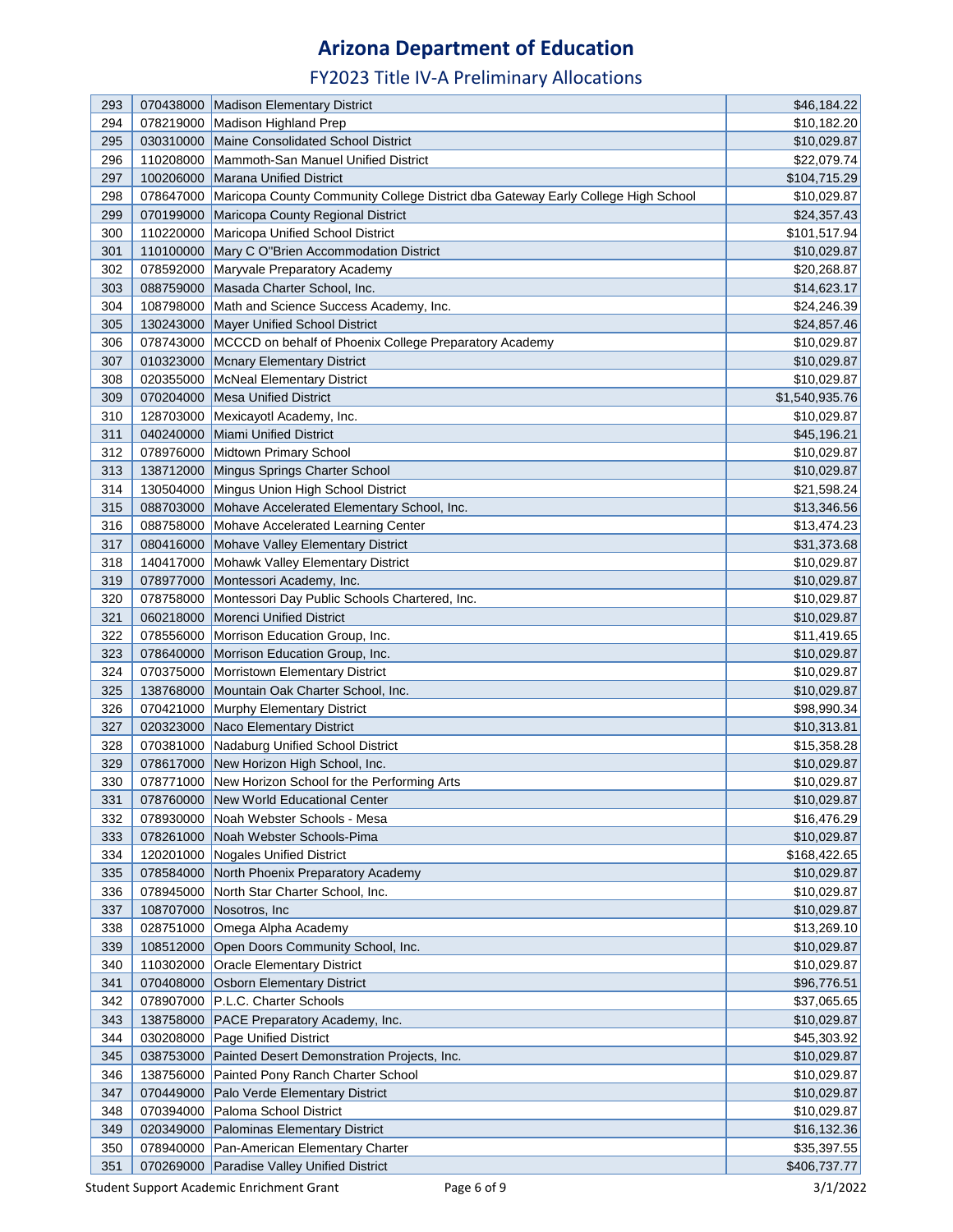| 352        |           | 078912000 Paragon Management, Inc.                                      | \$13,539.66    |
|------------|-----------|-------------------------------------------------------------------------|----------------|
| 353        | 078905000 | <b>Paramount Education Studies Inc.</b>                                 | \$10,029.87    |
| 354        | 138755000 | Park View School, Inc.                                                  | \$10,029.87    |
| 355        | 150227000 | <b>Parker Unified School District</b>                                   | \$58,252.12    |
| 356        |           | 078963000 PAS Charter, Inc., dba Intelli-School                         | \$10,029.87    |
|            |           | 120406000 Patagonia Elementary District                                 |                |
| 357<br>358 |           |                                                                         | \$10,029.87    |
|            |           | 120520000 Patagonia Union High School District                          | \$10,029.87    |
| 359        |           | 078792000 Pathfinder Charter School Foundation                          | \$20,548.76    |
| 360        |           | 078216000 Pathways In Education-Arizona, Inc.                           | \$10,000.00    |
| 361        |           | 040210000 Payson Unified District                                       | \$57,248.81    |
| 362        |           | 080208000 Peach Springs Unified District                                | \$10,029.87    |
| 363        |           | 038702000 PEAK School Inc., The                                         | \$10,029.87    |
| 364        |           | 020422000 Pearce Elementary District                                    | \$10,029.87    |
| 365        |           | 070492000 Pendergast Elementary District                                | \$186,145.79   |
| 366        |           | 078238000 Pensar Academy                                                | \$10,029.87    |
| 367        |           | 070211000 Peoria Unified School District                                | \$382,067.29   |
| 368        |           | 078714000 Phoenix Advantage Charter School, Inc.                        | \$14,003.44    |
| 369        |           | 070401000 Phoenix Elementary District                                   | \$370,721.70   |
| 370        |           | 078693000 Phoenix International Academy                                 | \$10,029.87    |
| 371        |           | 078776000 Phoenix School of Academic Excellence The                     | \$10,029.87    |
| 372        |           | 070510000 Phoenix Union High School District                            | \$1,083,150.49 |
| 373        |           | 110433000 Picacho Elementary District                                   | \$10,029.87    |
| 374        |           | 108601000 Pima County                                                   | \$10,029.87    |
| 375        |           | 108507000 Pima Prevention Partnership                                   | \$10,029.87    |
| 376        | 108799000 | Pima Prevention Partnership dba Pima Partnership Academy                | \$10,029.87    |
| 377        | 108711000 | Pima Prevention Partnership dba Pima Partnership School, The            | \$10,029.87    |
| 378        | 050206000 | <b>Pima Unified District</b>                                            | \$17,912.16    |
| 379        | 038706000 | Pine Forest Education Association, Inc.                                 | \$10,029.87    |
| 380        | 040312000 | <b>Pine Strawberry Elementary District</b>                              | \$10,029.87    |
| 381        | 090204000 | <b>Pinon Unified District</b>                                           | \$82,021.44    |
| 382        | 078550000 | <b>Pioneer Preparatory School</b>                                       | \$20,339.30    |
| 383        |           | 020364000 Pomerene Elementary District                                  | \$10,029.87    |
| 384        |           | 108744000 Portable Practical Educational Preparation, Inc. (PPEP, Inc.) | \$21,620.74    |
| 385        | 108796000 | Portable Practical Educational Preparation, Inc. (PPEP, Inc.)           | \$171,822.44   |
| 386        |           | 078939000 Premier Charter High School                                   | \$10,029.87    |
| 387        |           | 130201000 Prescott Unified District                                     | \$44,749.78    |
| 388        |           | 078516000 Prescott Valley Charter School                                | \$10,029.87    |
| 389        |           | 108778000 Presidio School                                               | \$12,715.45    |
| 390        |           | 150404000 Quartzsite Elementary District                                | \$10,029.87    |
| 391        |           | 070295000 Queen Creek Unified District                                  | \$41,199.16    |
| 392        |           | 110203000 Ray Unified District                                          | \$12,567.01    |
| 393        |           | 010227000 Red Mesa Unified District                                     | \$101,521.49   |
| 394        |           | 110405000 Red Rock Elementary District                                  | \$10,029.87    |
| 395        |           | 078560000 Research Based Education Corporation                          | \$10,029.87    |
| 396        |           | 078609000 Ridgeline Academy, Inc.                                       | \$10,029.87    |
| 397        |           | 070402000 Riverside Elementary District                                 | \$25,666.05    |
| 398        |           | 070466000 Roosevelt Elementary District                                 | \$423,822.62   |
| 399        |           | 078508000 Rosefield Charter Elementary School, Inc.                     | \$17,177.92    |
| 400        |           | 010210000 Round Valley Unified District                                 | \$29,199.44    |
| 401        |           | 078735000 RSD Charter School, Inc.                                      | \$10,029.87    |
| 402        |           | 110418000 Sacaton Elementary District                                   | \$79,824.29    |
| 403        | 070290000 | Saddle Mountain Unified School District                                 | \$22,388.72    |
| 404        | 050201000 | <b>Safford Unified District</b>                                         | \$61,522.74    |
| 405        |           | 078688000 Sage Academy, Inc.                                            | \$10,029.87    |
| 406        | 100230000 | Sahuarita Unified District                                              | \$32,678.37    |
| 407        |           | 150430000 Salome Consolidated Elementary District                       | \$10,029.87    |
| 408        |           | 078656000 Salt River Pima-Maricopa Community Schools                    | \$10,029.87    |
| 409        |           | 040220000 San Carlos Unified District                                   | \$73,781.25    |
| 410        |           | 020218000 San Simon Unified District                                    | \$10,029.87    |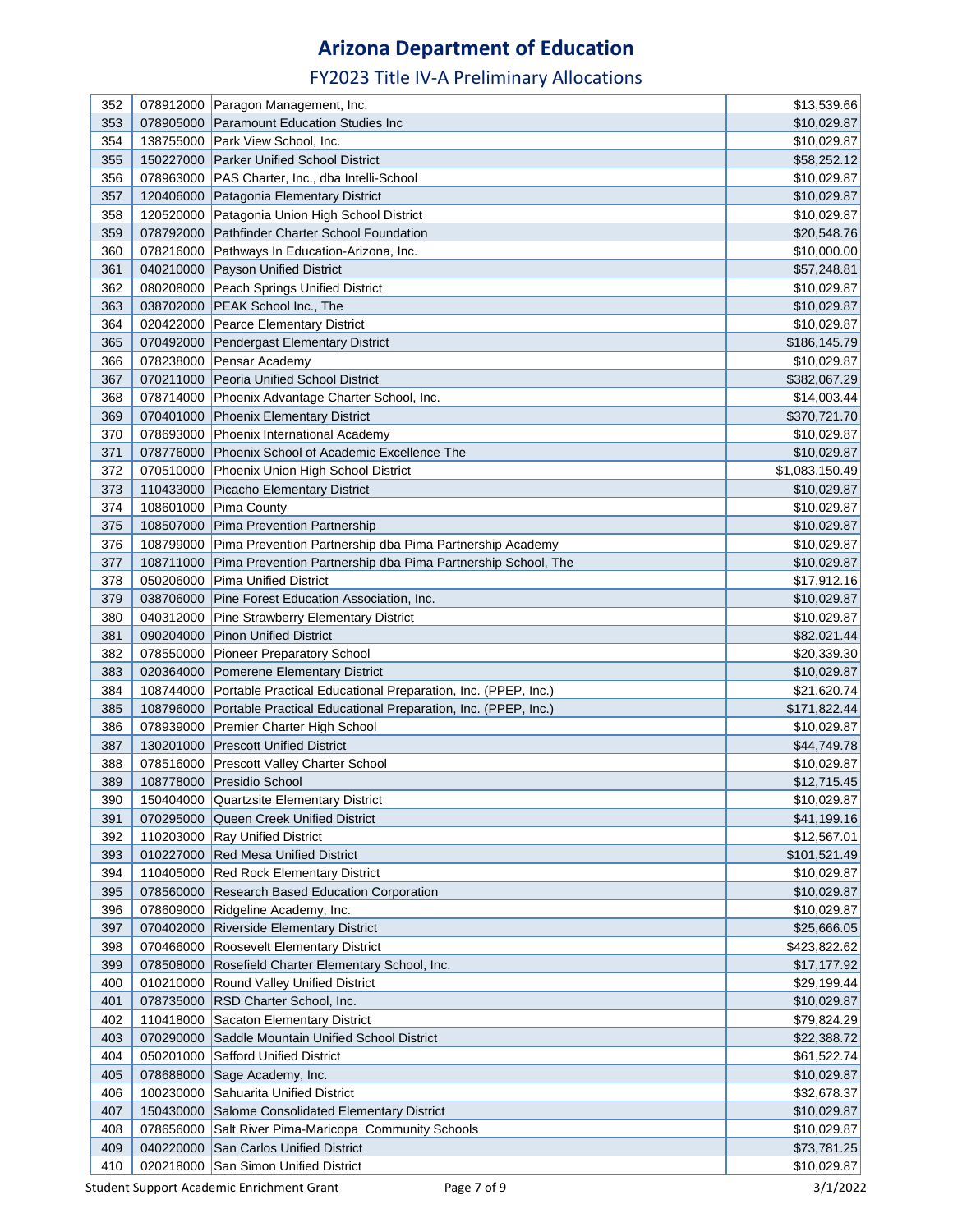| 411        |           | 078539000 San Tan Montessori School, Inc.                                         | \$10,029.87                |
|------------|-----------|-----------------------------------------------------------------------------------|----------------------------|
| 412        | 010218000 | Sanders Unified District                                                          | \$57,983.71                |
| 413        |           | 120328000 Santa Cruz Elementary District                                          | \$10,029.87                |
| 414        |           | 128726000 Santa Cruz Valley Opportunities in Education, Inc.                      | \$10,029.87                |
| 415        |           | 120235000 Santa Cruz Valley Unified District                                      | \$71,196.08                |
| 416        |           | 110540000 Santa Cruz Valley Union High School District                            | \$23,359.43                |
| 417        |           | 078962000 SC Jensen Corporation, Inc. dba Intelli-School                          | \$10,029.87                |
| 418        |           | 078624000 Scholars Academy Sunnyslope                                             | \$10,000.00                |
| 419        |           | 070248000 Scottsdale Unified District                                             | \$184,557.88               |
| 420        |           | 138708000 Sedona Charter School, Inc.                                             | \$10,029.87                |
| 421        |           | 130209000 Sedona-Oak Creek JUSD #9                                                | \$11,133.07                |
| 422        |           | 078256000 Self Development Academy-Phoenix                                        | \$10,956.21                |
| 423        |           | 078695000 Self Development Scottsdale Academy                                     | \$10,029.87                |
| 424        |           | 130240000 Seligman Unified District                                               | \$10,029.87                |
| 425        |           | 098746000 Shonto Governing Board of Education, Inc.                               | \$10,029.87                |
| 426        |           | 090210000 Show Low Unified District                                               | \$73,412.42                |
| 427        |           | 020268000 Sierra Vista Unified District                                           | \$116,203.39               |
| 428        |           | 130315000 Skull Valley Elementary District                                        | \$10,029.87                |
| 429        |           | 078566000 Skyline Gila River Schools, LLC                                         | \$10,029.87                |
| 430        |           | 078914000 Skyline Schools, Inc.                                                   | \$10,029.87                |
| 431        |           | 138752000 Skyview School, Inc.                                                    | \$10,029.87                |
| 432        |           | 090205000 Snowflake Unified District                                              | \$66,629.21                |
| 433        |           | 050305000 Solomon Elementary District                                             | \$10,029.87                |
| 434        |           | 078622000 Somerset Academy Arizona, Inc.                                          | \$10,029.87                |
| 435        |           | 140411000 Somerton Elementary District                                            | \$110,247.58               |
| 436        |           | 120425000 Sonoita Elementary District                                             | \$10,029.87                |
| 437        |           | 078599000 South Phoenix Academy Inc.                                              | \$10,155.99                |
| 438        |           | 078578000 South Valley Academy, Inc.                                              | \$10,029.87                |
| 439        |           | 108779000 Southgate Academy, Inc.                                                 | \$26,146.65                |
| 440        |           | 078228000 Southwest Leadership Academy                                            | \$10,029.87                |
| 441        |           | 020221000 St David Unified District                                               | \$10,029.87                |
| 442        |           | 010201000 St Johns Unified District                                               | \$27,083.66                |
| 443        |           | 110424000 Stanfield Elementary District                                           | \$10,731.14                |
| 444        |           | 078634000 STEP UP Schools, Inc.                                                   | \$10,029.87                |
| 445        |           | 108227000 StrengthBuilding Partners                                               | \$10,029.87                |
| 446        |           | 078924000 Success School                                                          | \$23,199.12                |
| 447        |           | 100212000 Sunnyside Unified District                                              | \$483,245.60               |
| 448        |           | 110215000 Superior Unified School District                                        | \$19,153.20                |
| 449        |           | 078237000 Synergy Public Schools                                                  | \$15,200.71                |
| 450        |           | 100213000 Tanque Verde Unified District                                           | \$10,029.87                |
| 451        |           | 088702000 Telesis Center for Learning, Inc.                                       | \$10,029.87                |
| 452        |           | 070403000 Tempe School District<br>070513000 Tempe Union High School District     | \$221,433.43               |
| 453<br>454 |           |                                                                                   | \$96,342.87                |
|            |           | 050204000 Thatcher Unified District                                               | \$21,034.81<br>\$10,029.87 |
| 455<br>456 |           | 078613000 The Boys & Girls Clubs of the Valley dba Mesa Arts Academy              |                            |
| 457        |           | 108722000 The Charter Foundation, Inc.<br>118717000 The Grande Innovation Academy | \$24,144.97                |
| 458        |           |                                                                                   | \$17,462.66                |
| 459        | 078411000 | 078206000 The Paideia Academies, Inc<br>Think Through Academy                     | \$23,375.30<br>\$10,029.87 |
| 460        | 070417000 | <b>Tolleson Elementary District</b>                                               | \$54,961.63                |
| 461        | 070514000 | Tolleson Union High School District                                               | \$166,126.00               |
| 462        | 110422000 | <b>Toltec School District</b>                                                     | \$34,906.59                |
| 463        | 020201000 | <b>Tombstone Unified District</b>                                                 | \$20,187.65                |
| 464        | 040333000 | Tonto Basin Elementary District                                                   | \$10,029.87                |
| 465        | 080412000 | <b>Topock Elementary District</b>                                                 | \$10,029.87                |
| 466        |           | 058702000 Triumphant Learning Center                                              | \$10,029.87                |
| 467        |           | 078591000 Trivium Preparatory Academy                                             | \$10,029.87                |
| 468        |           | 030215000 Tuba City Unified School District #15                                   | \$94,224.70                |
| 469        | 108714000 | Tucson International Academy, Inc.                                                | \$19,366.90                |